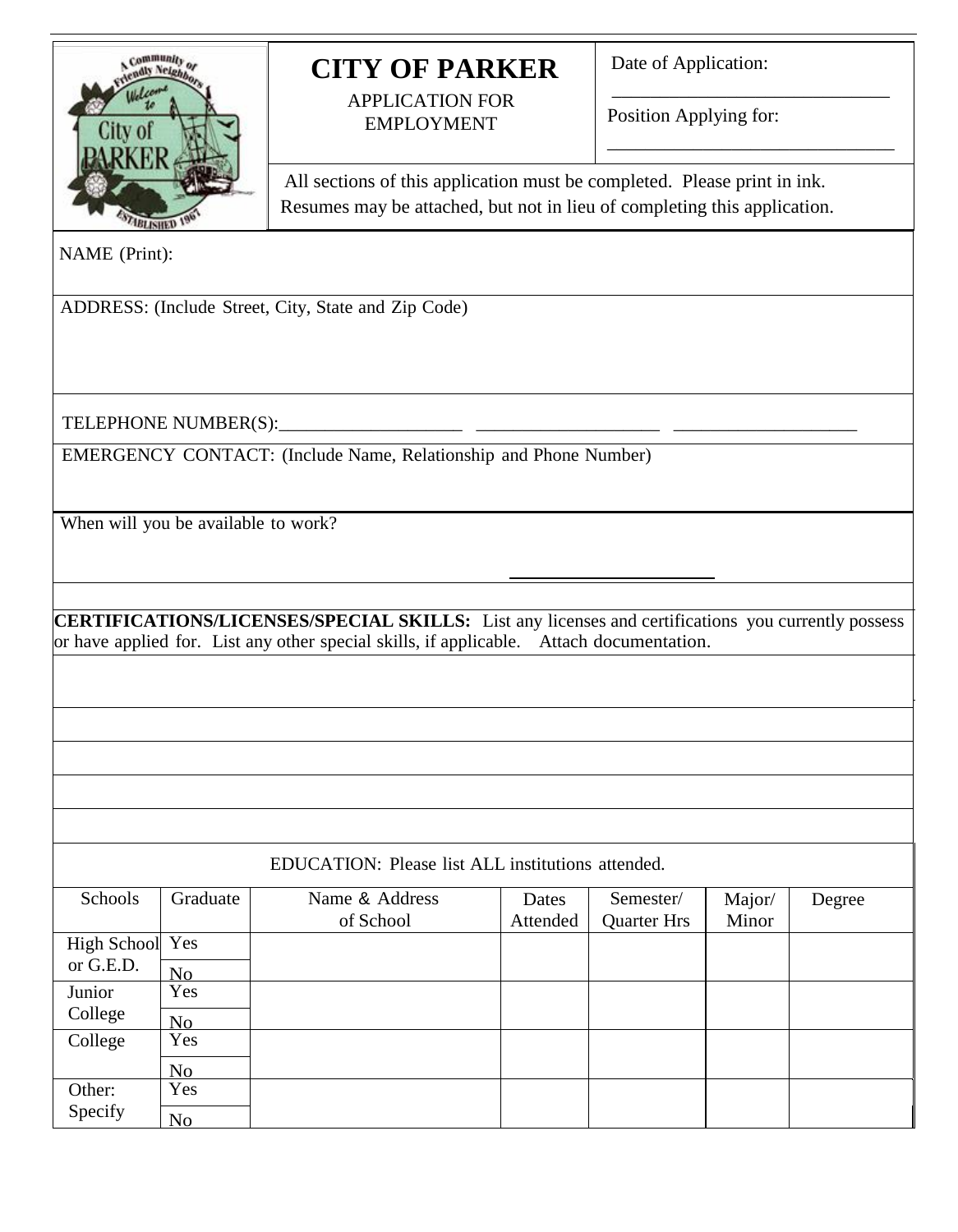## **EXPERIENCE**

| 1. Name of most recent employer:                   |        |     |  |
|----------------------------------------------------|--------|-----|--|
|                                                    | From:  | To: |  |
| Address:                                           |        |     |  |
| Telephone Number:                                  |        |     |  |
| Your job title:                                    |        |     |  |
| Supervisor's Name:                                 | Title: |     |  |
| May we contact present employer? _______Yes ____No |        |     |  |
| Duties and Responsibilities:                       |        |     |  |
| 2. Name of previous employer:                      |        |     |  |
| From:                                              | To:    |     |  |
| Address:                                           |        |     |  |
| Telephone Number:                                  |        |     |  |
| Your job title:                                    |        |     |  |
| Supervisor's Name:                                 | Title: |     |  |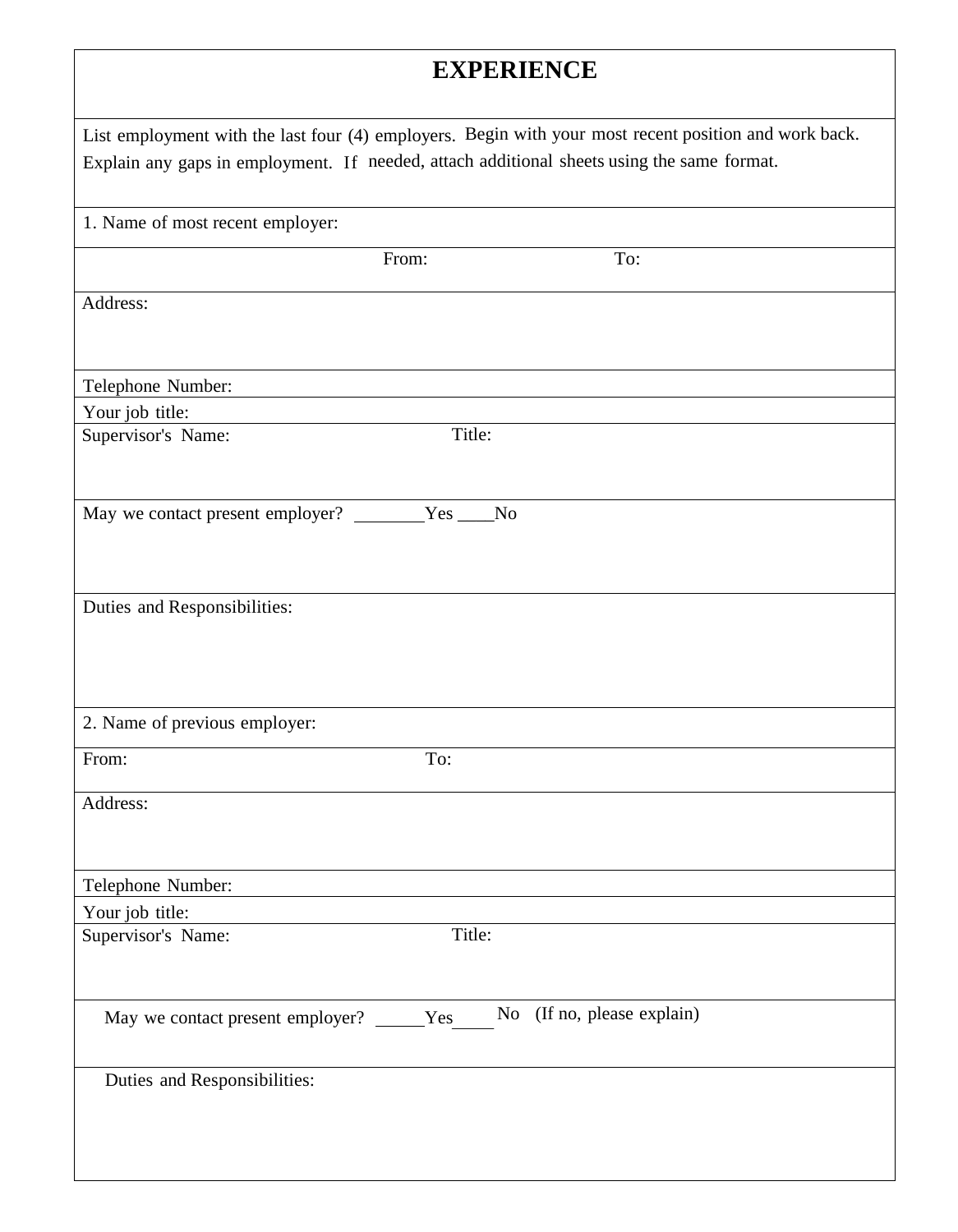| From:                                         | To:                                                                                                                                                                                                                      |
|-----------------------------------------------|--------------------------------------------------------------------------------------------------------------------------------------------------------------------------------------------------------------------------|
| Address:                                      |                                                                                                                                                                                                                          |
| Telephone Number:                             |                                                                                                                                                                                                                          |
| Your job title:                               |                                                                                                                                                                                                                          |
| Supervisor's Name:                            | Title:                                                                                                                                                                                                                   |
| May we contact present employer? ________Yes  | No (If no, please explain)                                                                                                                                                                                               |
| Duties and Responsibilities:                  |                                                                                                                                                                                                                          |
| 4. Name of previous employer:                 |                                                                                                                                                                                                                          |
| From:                                         | To:                                                                                                                                                                                                                      |
| Address:                                      |                                                                                                                                                                                                                          |
|                                               |                                                                                                                                                                                                                          |
| Telephone Number:                             |                                                                                                                                                                                                                          |
| Your job title:                               |                                                                                                                                                                                                                          |
| Supervisor's Name:                            | Title:                                                                                                                                                                                                                   |
| May we contact present employer? _________Yes | No (If no, please explain)                                                                                                                                                                                               |
| Duties and Responsibilities:                  |                                                                                                                                                                                                                          |
|                                               |                                                                                                                                                                                                                          |
|                                               | <b>REFERENCES</b><br>List four (4) individuals (not relatives) who are willing to serve as a professional or personal reference<br>for you. Please include name, title, organization, and current phone number for each. |
| <b>NAME OF REFERENCE</b><br>1.                | PHONE NUMBER OF REFERENCE                                                                                                                                                                                                |
| 2.                                            |                                                                                                                                                                                                                          |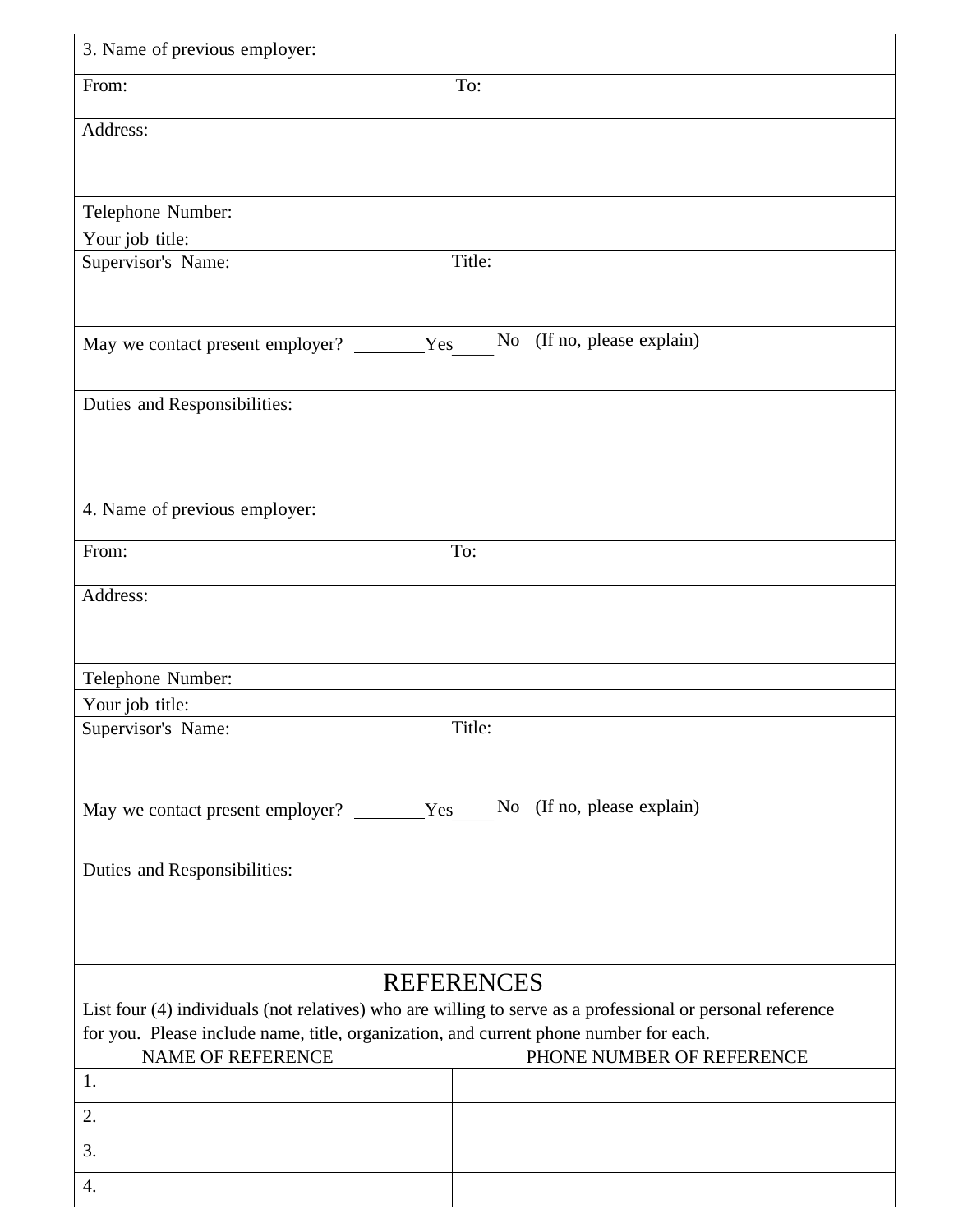| Have you ever been convicted of a felony or have you ever pled guilty or "no                                                              |  |
|-------------------------------------------------------------------------------------------------------------------------------------------|--|
| contest" (nolo contendre), or had adjudication of guilt withheld for a felony?                                                            |  |
|                                                                                                                                           |  |
| If yes, give dates and places and explain or describe. (Attach a separate sheet).                                                         |  |
|                                                                                                                                           |  |
| Note: A conviction will not necessarily disqualify you from employment. Factors                                                           |  |
| such as the seriousness and nature of the offense, age at the time of the offense,<br>and rehabilitation will also be taken into account. |  |
|                                                                                                                                           |  |
| Have you ever been terminated or asked to resign from any job? If yes,                                                                    |  |
| please explain.                                                                                                                           |  |
|                                                                                                                                           |  |
|                                                                                                                                           |  |
|                                                                                                                                           |  |
|                                                                                                                                           |  |
|                                                                                                                                           |  |
|                                                                                                                                           |  |
| Do you have any relative(s) employed with the City of Parker? If yes, give                                                                |  |
| $name(s)$ .                                                                                                                               |  |
|                                                                                                                                           |  |
|                                                                                                                                           |  |
| Do you have a valid driver's license? If yes, give state, driver's license number                                                         |  |
| and class A, B, E, etc.                                                                                                                   |  |
|                                                                                                                                           |  |
| License Number:<br>State:                                                                                                                 |  |
|                                                                                                                                           |  |
| Are you a U.S. Citizen, or do you have proof of employment authorization from                                                             |  |
| the Immigration and Naturalization Service?                                                                                               |  |
| Have you served in the Armed Forces?                                                                                                      |  |
|                                                                                                                                           |  |
| Branch:                                                                                                                                   |  |
|                                                                                                                                           |  |
| Date of Discharge: (Please provide a copy of DD-214)                                                                                      |  |
| <b>Describe Duties:</b>                                                                                                                   |  |
|                                                                                                                                           |  |
|                                                                                                                                           |  |
|                                                                                                                                           |  |
|                                                                                                                                           |  |
|                                                                                                                                           |  |
| Are you a member of the Active Guard or reserve?                                                                                          |  |
| Do you wish to claim veteran's preference?                                                                                                |  |
| Are you eligible to be bonded?                                                                                                            |  |
|                                                                                                                                           |  |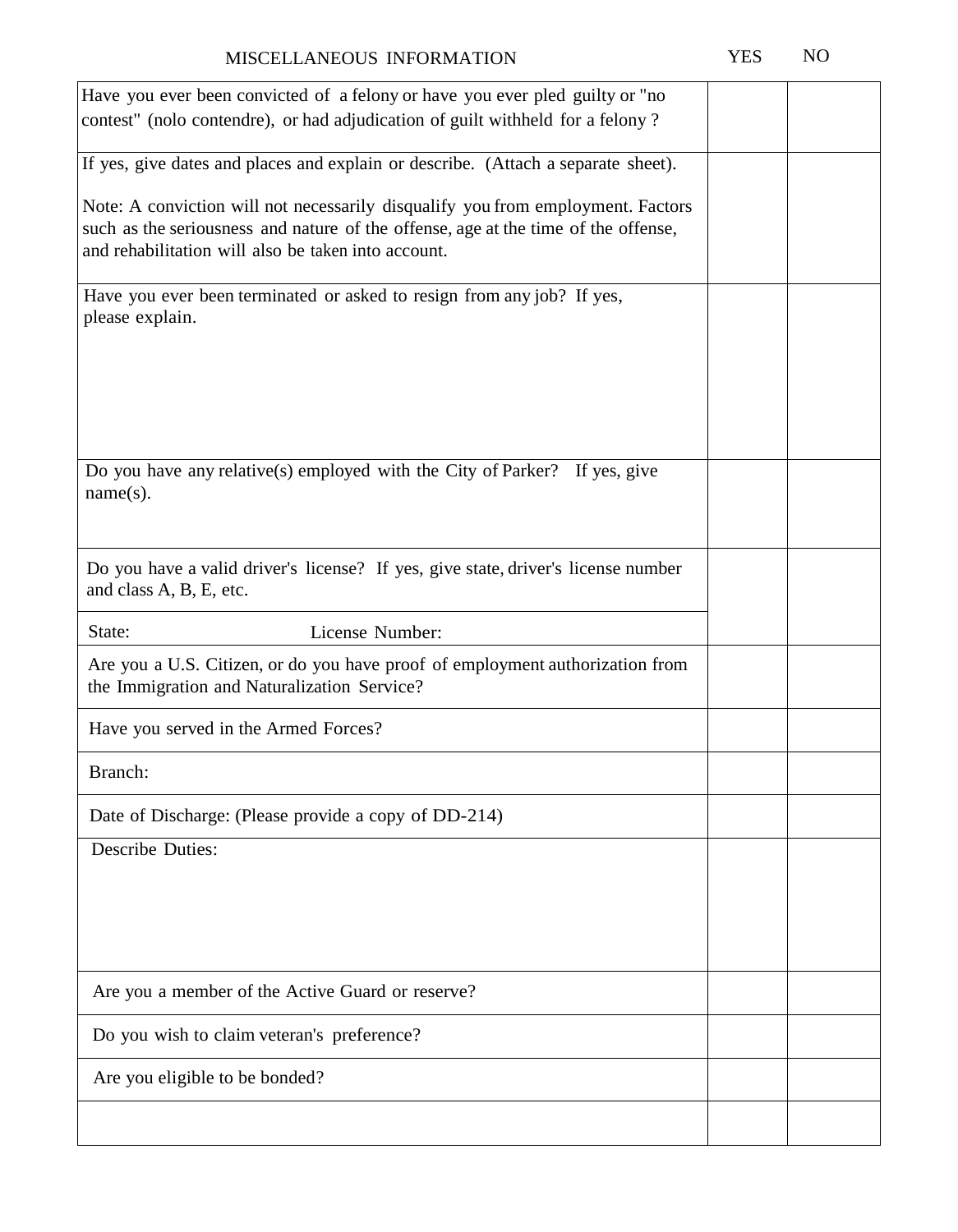### APPLICANTS STATEMENT

Iunderstand that this application will be given every consideration, but is not a promise of employment.

I understand that the City reserves the right to require me to submit to a medical examination, including drug/alcohol testing, prior to employment and at any time during employment to the extent permitted by law.

I understand that the City may investigate m y driving and criminal record. I give the City the right to investigate all references and to secure additional information about me, if job related. I hereby release the City and its representatives from liability for seeking such information, and release all other persons, corporations, or organizations for furnishing such information.

I understand the City has a nepotism policy as defined in Florida Statute which disallows employment of related persons. I understand that I may not be considered for employment if I have any relatives, to which this applies, employed with the city.

I understand that, should I be employed, such employment will be on a probationary period of six (or twelve if Police Officer) months from the first date of employment.

I understand that any employment with the City is of an "at will" nature, which means that I may resign at any time, and the City may discharge m e at any time without cause. This relationship may be modified by provisions contained in an employment contract.

I agree to abide by all rules and policies established by the City Council. I understand that the City maintains a drug free environment and that the unlawful manufacture, distribution, dispensation, possession, or use of alcohol or any other controlled substance while on duty will result in disciplinary action up to and including termination of employment.

I hereby state that all the information that I provide on this application, my personal resume, transcripts, or other application materials, and in any interview is true and accurate. I understand that if I am employed and any such information is later found to have been omitted, falsified, or misleading in any respect, I may be dismissed.

\_\_\_\_\_\_\_\_\_\_\_\_\_\_\_\_\_\_\_\_\_\_\_\_\_\_\_\_\_\_\_ \_\_\_\_\_\_\_\_\_\_\_\_\_\_\_\_\_\_\_\_\_\_\_\_

DO NOT SIGN UNTIL YOU HAVE READ THE ABOVE STATEMENT

Signature of Applicant Date Signed

 $\frac{1}{2}$  ,  $\frac{1}{2}$  ,  $\frac{1}{2}$  ,  $\frac{1}{2}$  ,  $\frac{1}{2}$  ,  $\frac{1}{2}$  ,  $\frac{1}{2}$  ,  $\frac{1}{2}$  ,  $\frac{1}{2}$  ,  $\frac{1}{2}$  ,  $\frac{1}{2}$  ,  $\frac{1}{2}$  ,  $\frac{1}{2}$  ,  $\frac{1}{2}$  ,  $\frac{1}{2}$  ,  $\frac{1}{2}$  ,  $\frac{1}{2}$  ,  $\frac{1}{2}$  ,  $\frac{1$ 

Print Name

The City of Parker is an equal opportunity employer and does not discriminate on the basis of race, color, religion, sex, marital status, national origin, age, disability or citizenship.